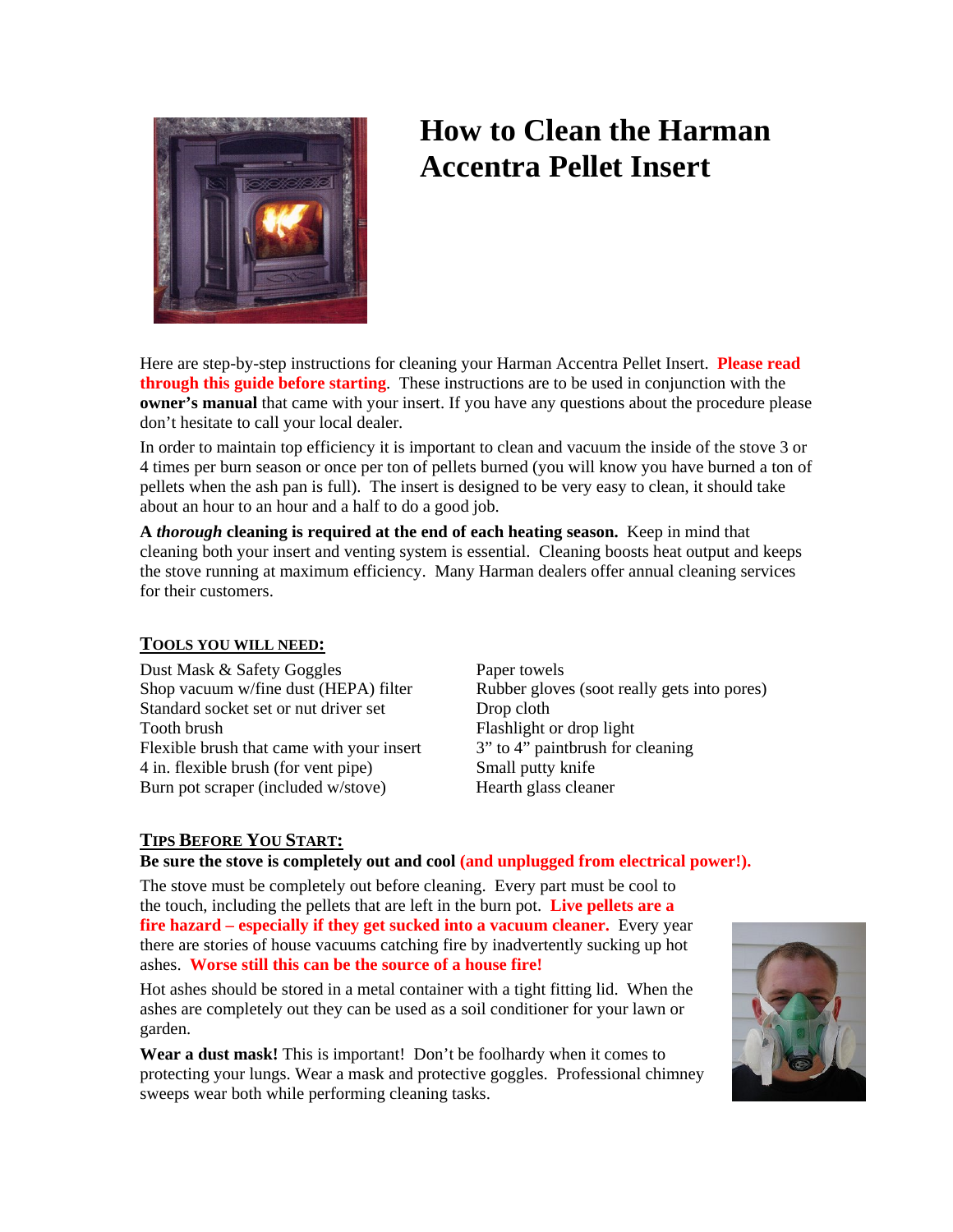#### **STEP #1: PREPARE THE WORK AREA**

**Start by placing a drop cloth on the floor in front of your stove.**  Alternatively you can use newspaper. Keep your tools on the drop cloth so you can wrap them in it and take them outside for cleaning when you are done.

Remove the ash lip from under the front of the stove (Fig. 1). This is a slide/clip item that is not fastened in place with screws or other fasteners. Pull it straight out from the stove.



*Fig. 2* 

*Fig. 1* 

The Harman Stove Company has a service rail kit available through your local authorized Harman Dealer, (Fig. 2), for easy removal of an insert from a raised fireplace hearth (Harman Part # 1-00-08007). The height of the service rail is easily adjustable to accommodate various height hearths.

## **STEP #2: RELEASE THE INSERT LATCHS**

Open the latch located on each side of the stove in the position shown (Fig. 3).

You can now slide the stove forward on the rails. Please note that there are wires pulling out at the same time that will need to be disconnected (Fig.  $4 \& 5$ ). Do not pull the stove out too far or the wires may be damaged. After the stove is pulled out far enough (Fig. 6) you can start working in the "engine housing".





#### **STEP #2: REMOVE AND CLEAN THE COMBUSTION MOTOR**

The combustion blower is held in place by three thumb screws. Loosen them by about 5 turns and grab the entire motor assembly, turning it counter-clockwise and pull it gently straight out of the housing (Fig. 7). You can now lay it onto it's end on the plastic cover.



*Fig. 3* 



*Fig. 4* 



*Fig. 7*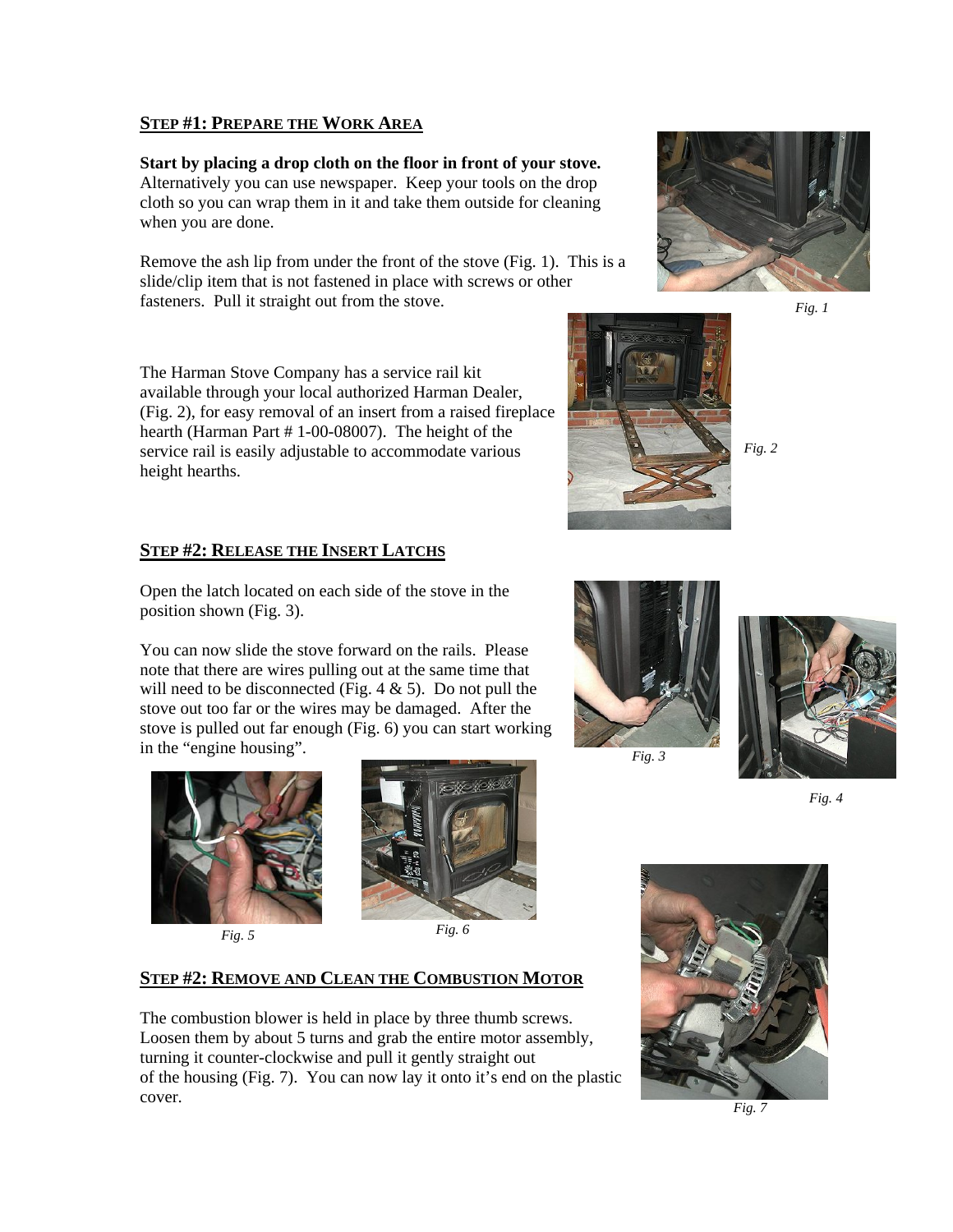The fins of the combustion blower should be brushed clean of soot (Fig. 8). Take care not to be overly aggressive with the brush as the fins may bend which would cause an out-of-balance condition. A shot of silicone spray on the blades (Fig. 9) promotes easier blade movement.

After cleaning the combustion fan you need to clean the soot from inside the motor mount housing (Fig. 10). This should be done with a vacuum.

When you replace the combustion blower (Fig. 11) be very sure to clean the face of the blower assembly and the housing opening where they meet. This gasketless seal relies on very close tolerances of mating surfaces. Anything less than a clean joint may cause exhaust gases

and/or fly ash to escape. Tighten the thumbscrews by hand only.

# **STEP #3: CLEAN THE FEEDER CHAMBER**

Remove the wing nut holding the cover on the Feeder Chamber (Fig. 12). You then have access into the chamber where "fines" or pellet dust can collect and must be cleaned (Fig. 13).

Replace the auger housing cover and the wing nut. The wing nut needs to only be hand tight, do not use pliers or other tool to tighten as you will run the risk of damaging the mounting bolt.

## **STEP #4: CLEAN THE ESP PROBE**

Using a 5/16" socket or nut driver remove the tek screw holding the ESP probe (Fig. 14).

Gently remove the probe by pulling it straight out of the housing; be careful not to bend the probe. The probe can be cleaned by *very gently* rubbing off the soot with a green

scrub (Fig. 15), do not use emery cloth or sandpaper. If you don't

have a scrub use no more than a cloth or paper towel. Do not replace the sensor until after you have brushed the combustion blower air passage.

*Fig. 15* 



*Fig. 14* 



*Fig. 12* 



*Fig. 10* 









*Fig. 13* 

*Fig. 9* 



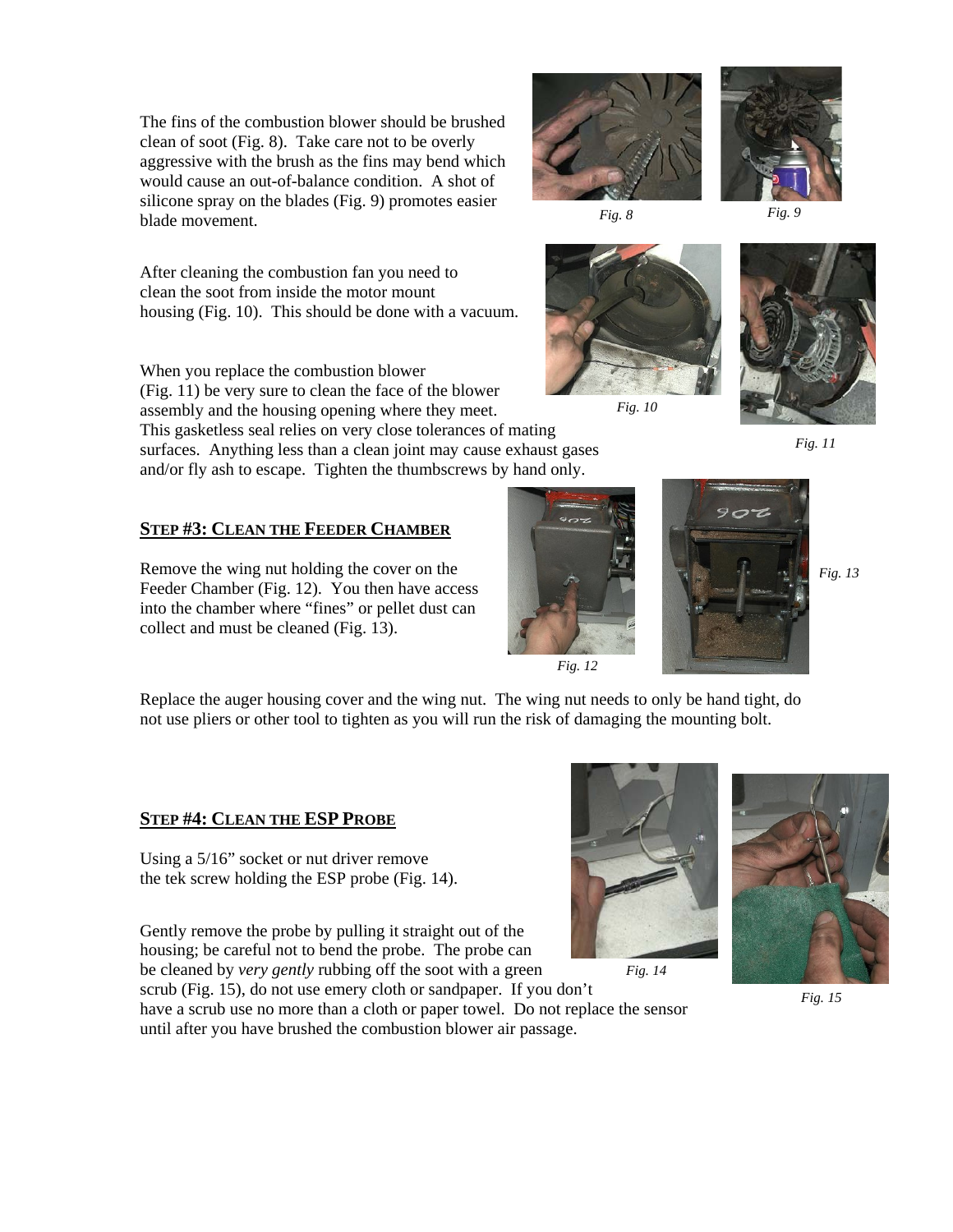#### **STEP #5: CLEAN THE EXHAUST AREA NEAR THE ESP PROBE**

While you are in this area, remove wing screws and remove the black cover near the ESP probe (Fig. 16). This is the opposite side of where the combustion blower is located. Open the white refractory cover panel (Fig. 17) to gain access for cleaning when you are brushing soot from the front. Be careful while handling this white cover as it is fragile material.



*Fig. 16 Fig. 17* 



#### **STEP #6: CLEAN THE COMPASS PANEL & HEAT EXCHANGE AREA**

Slide the compass panel up a bit and remove the flame guide from the top of the burn pot (Figures 18 & 18a). You can now remove the compass panel (Fig. 19) and clean the entire panel (Fig. 20). A brush attachment for your vacuum or a simple inexpensive paint brush works well for cleaning the compass panel, heat exchanger and the walls of the firebox.







Remove the cast iron heat exchange panels located on either side of the burn pot. You will start by lifting on the tab shown in the picture below right (Fig. 21). After lifting just 1/8" to 1/4" you will spin the panel a bit toward the center of the stove where you can drop it down and lift it out

through the front (Fig. 22).

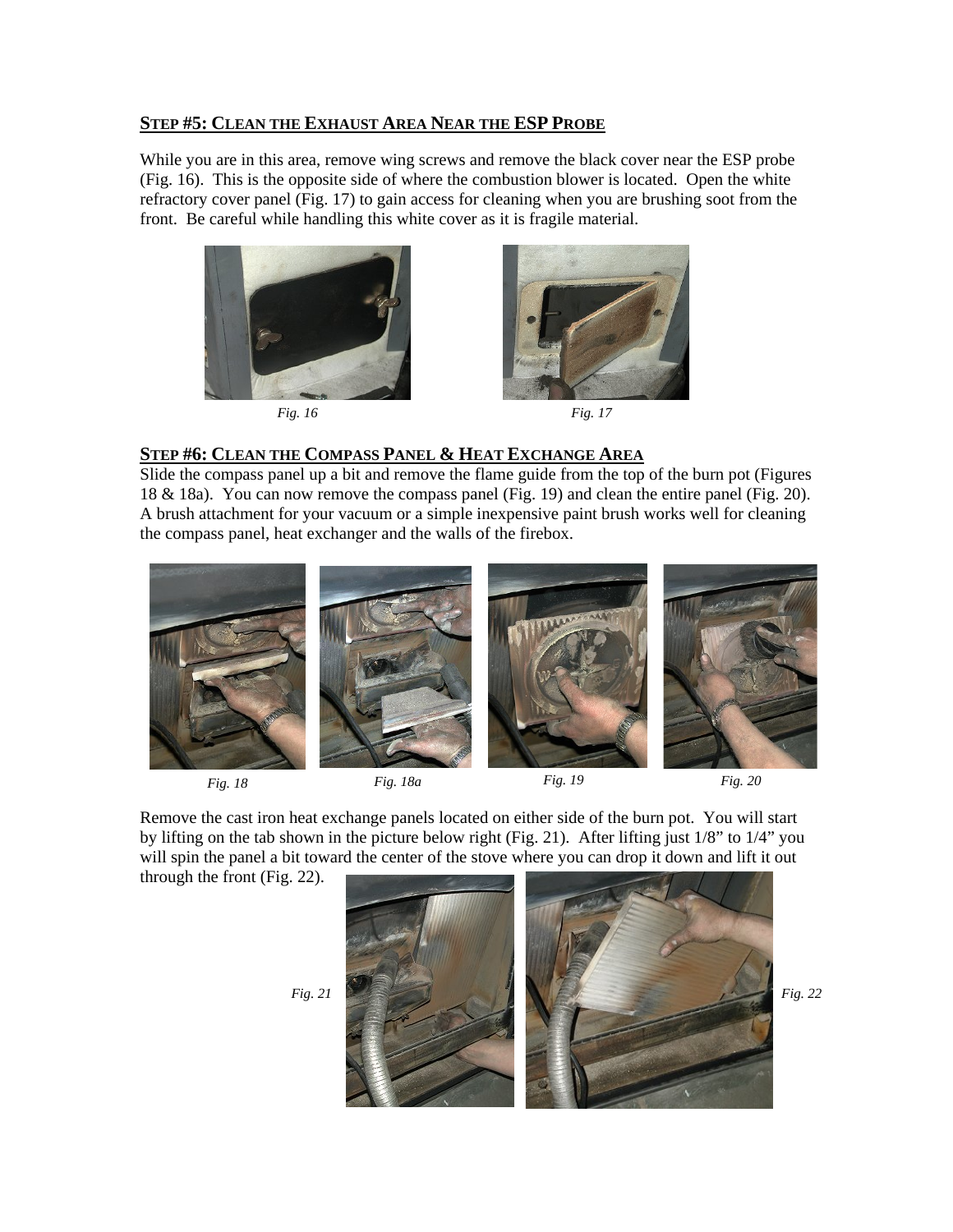Clean the front and back of the cast iron heat exchanger panels (Fig. 23). Once these cast iron panels are removed, the v-shaped interior accordion heat exchange walls can be cleaned (Fig. 24 & 25).











*Fig. 27* 

On both the bottom right and left corners of the firebox you will find a 2" square opening. These are the exhaust tubes and they can only be seen when the cast iron heat exchanger covers are removed. Using the cleaning brush provided, clean these tubes by running the brush in and out a few times to loosen the debris buildup in the tubes (Fig.  $26 \& 27$ ).

These tubes are an important part of the heat

exchanger, efficiency will be lost if they are not properly maintained and if this step is not performed over a long enough period of time the exhaust tubes will become clogged causing the stove to operate sluggishly or not at all.

*Note: Be sure to brush any soot from side interior panels especially the interior side of the insert's front panel where a cast iron ridge may hold soot.* 

After completing this step, reassemble the cast iron heat exchanger panels into the stove along with the flame guide and "compass panel." Reinstall the Thermister (ESP) probe, being careful not to damage it, using a 5/16" socket or nut driver (same procedure as Fig. 14). Be careful not to bend or damage the probe in any way.

## **STEP #7: CLEAN THE BURN POT**

The burn pot (Fig. 28) must be thoroughly cleaned. Begin by scraping the burn pot using the provided tool from Harman. A screwdriver and hammer may be needed to chip carbon away which may form a hard "ridge" part way down from the front edge. Vacuum or pull out dust/debris from the entire burn pot, especially the air holes above the igniter and lower front portion that's accessed by a removable panel (Fig. 29). Two wing nuts hold this access panel in place.



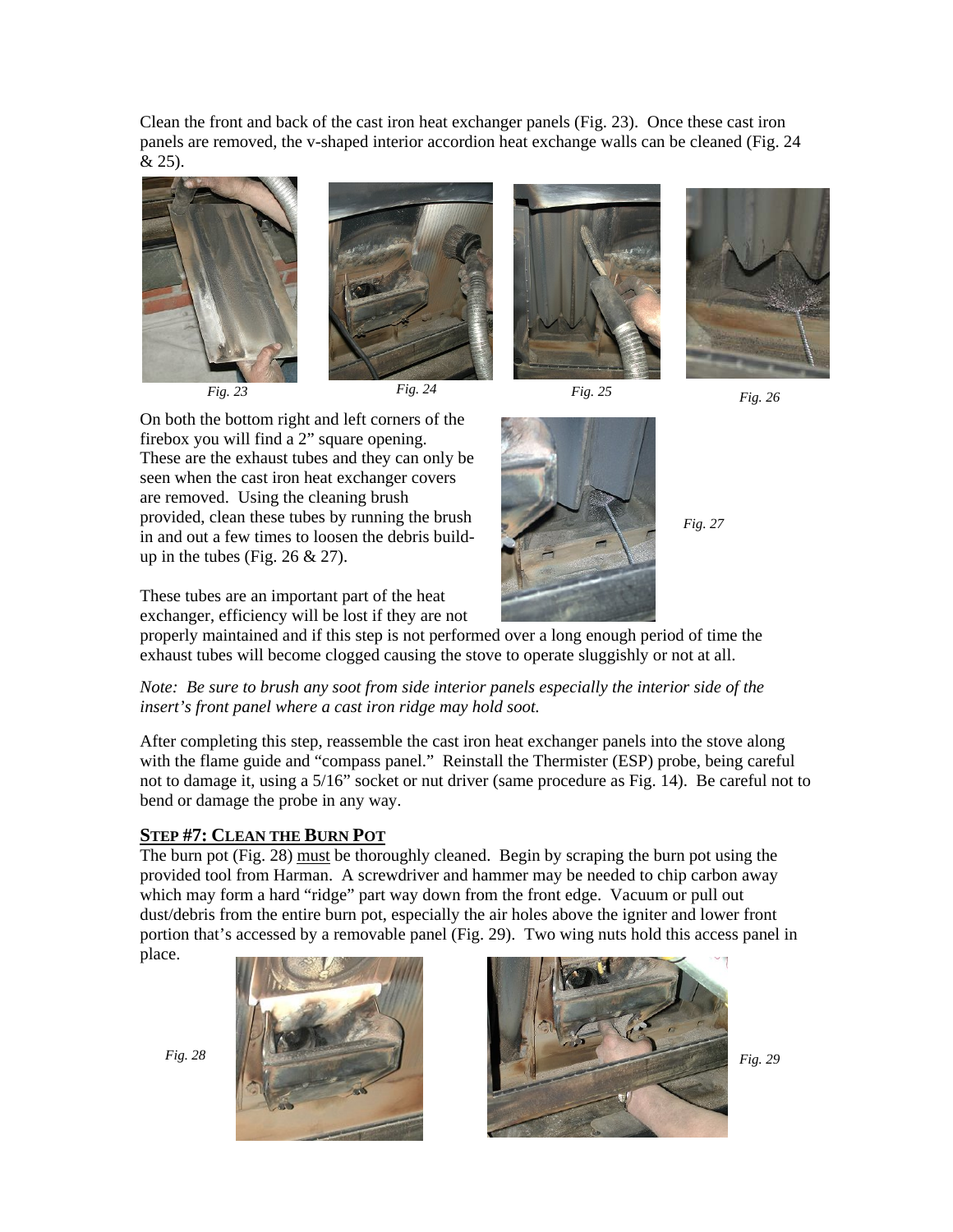# **STEP #7: CLEAN THE DISTRIBUTION BLOWER**

Beneath the stove you will find the distribution blower/motor (Fig. 30). Unless this is particularly dirty you will not need to remove the blower for cleaning as you will be mostly cleaning the fins of the blower (Fig. 30). Use a brush for cleaning the fins (Fig. 31). Holding the vacuum nozzle near the working area will greatly reduce any mess.





#### **STEP #8: CLEAN THE VENTING SYSTEM**

It is very important that your entire flue system is inspected and cleaned **once per year** using flexible rods and the appropriately sized brush (Fig. 32). First clean the bright orange docking gasket. Next clean the mounting frame with a brush and vacuum, be sure to clean the mounting surface where the orange docking gasket mates to the frame (Fig. 33). Sweep the vent beginning from where the insert first attaches to the vent to the top of the venting system. As you do this soot will fall into the mounting frame so having a vacuum running and the suction nozzle near the flue exhaust port will be a big help during the cleaning process (Fig. 34).



*Fig. 32* 

If your insert has a flex pipe which extends only to the first tile liner of the chimney you will need to remove the seal around this pipe and clean the masonry chimney above it.

Next, vacuum or sweep any debris around the fireplace and insert docking area (Fig. 35). At this time you should vacuum loose dust, pet hair etc. from the engine housing and start re-assembly.





*Fig. 34* 



*Fig. 33* 

*Fig. 35*